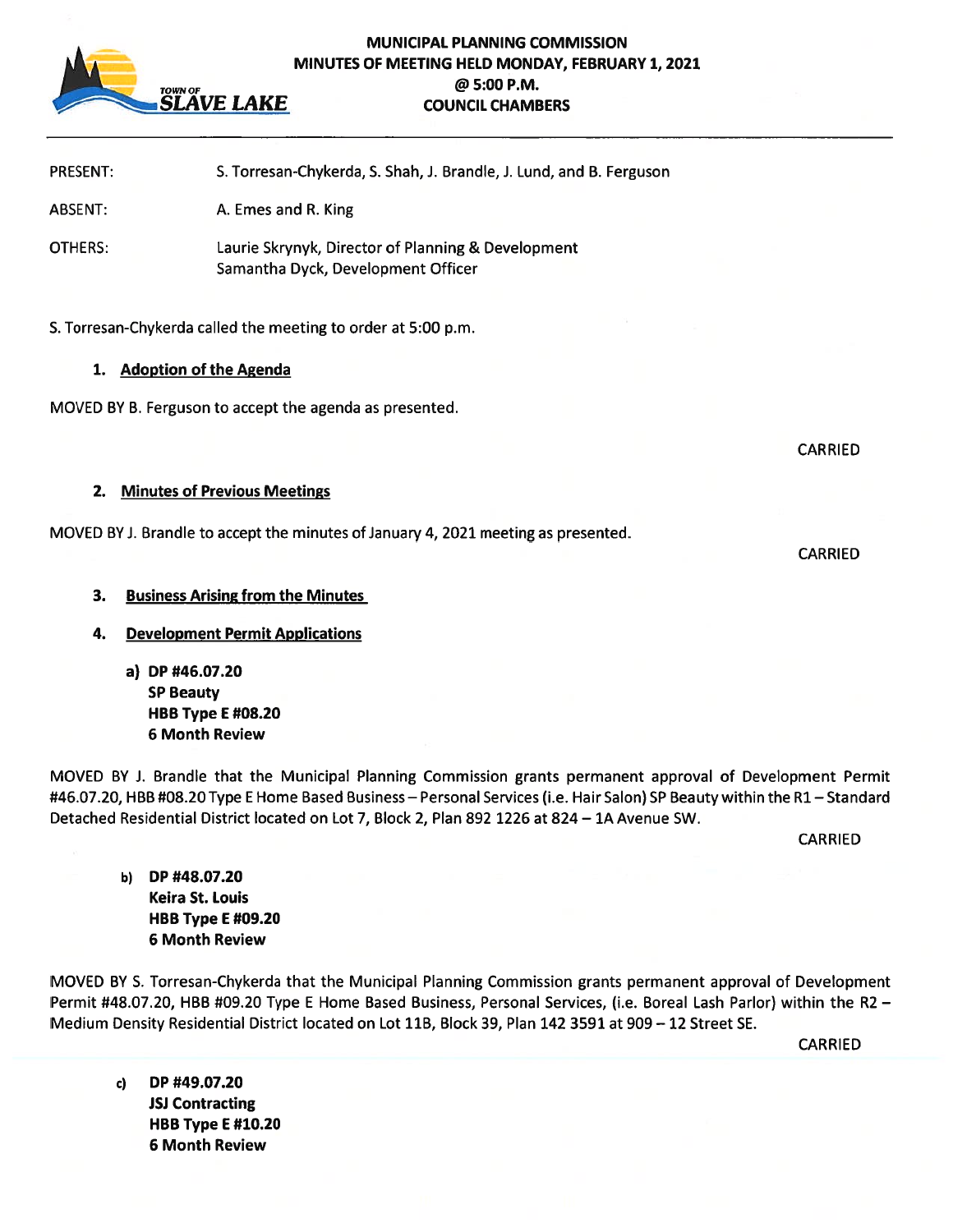MOVED BY B. Ferguson that the Municipal Planning Commission grants permanen<sup>t</sup> approva<sup>l</sup> of Development Permit #49.07.20, HBB #10.20 Type <sup>E</sup> Home Based Business, JSJ Contracting, within the Ri — Standard Detached Residential District located on Lot 20, Block 18, Plan 5387 RS at 724 —5 Avenue NE.

CARRIED

d) DP #50.07.20 Winston Teichroeb HBB Type E#11.20 6 Month Review

MOVED BY S. Shah that the Municipal Planning Commission grants permanen<sup>t</sup> approva<sup>l</sup> of Development Permit #50.07.20, HBB #11.20 Type <sup>E</sup> Home Based Business, The Garage Community Fitness, within the R1A — Low Density Residential District located on Lot 2, Block 47, Plan 2971 TR at 517 — 10 Avenue S.E

CARRIED

e) DP #04.01.21 Wabasca Truck & Trailer Discretionary Use Truck Repair Shop

MOVED BY B. Ferguson that the Municipal Planning Commission approves Development Permit #04.01.21 for the Occupancy of Space for <sup>a</sup> Truck Repair Shop which is <sup>a</sup> discretionary use in the Ml — Light Industrial District and <sup>a</sup> Fascia Sign which is <sup>a</sup> permitted use in the Ml — Light Industrial District on Lot 3, Plan 952 5386 located at 200A Caribou Trail SW subject to the following conditions.

- 1. If in the progress of work on this development the landowner/applicant desires to change in any way from the terms and conditions of this development permit, he/she shall notify the Town in writing and submit amended drawings, and if necessary, shall apply for <sup>a</sup> new development permit.
- 2. The Town assumes no responsibility or liability for any inaccuracy, mistake or error of law or fact, which arises from the information supplied by or on behalf of the landowner/applicant.
- 3. If the development authorized by this development permit is not commenced and completed within eighteen (18) months from the date of issuance of this development permit, the permit is deemed to be VOID unless an extension has been grantec by the Development Authority or the Municipal Planning Commission. It is the landowner/applicant's responsibility to advise the Town if the development will not be completed within the 18-month time frame and reques<sup>t</sup> an extension.
- 4. The Development is to comply with all Municipal, Provincial and Federal Codes and Regulations. The landowner/applicant is to obtain all necessary permits (building, fire, electrical, <sup>p</sup>lumbing gas and other disciplines) required under the authority of the Alberta Safety Codes Act from an accredited agency prior to proceeding with any construction. A copy of the Building Permit shall be submitted to the Town. The issuance of this development permit does not exemp<sup>t</sup> the landowner/applicant from any additional requirements or approvals in any of the disciplines.

# PERMIT COMPLIANCE

5. The Landowner and applicant shall comply with the Town's Development Standards and Procedures, the Town's Policies and Procedures, the Town's municipal bylaws, the Alberta Safety Codes Act, all applicable federal and provincial legislation and any conditions of caveat, covenant, easement, or other instrument registered on title to the lands.

#### CIVIC ADDRESS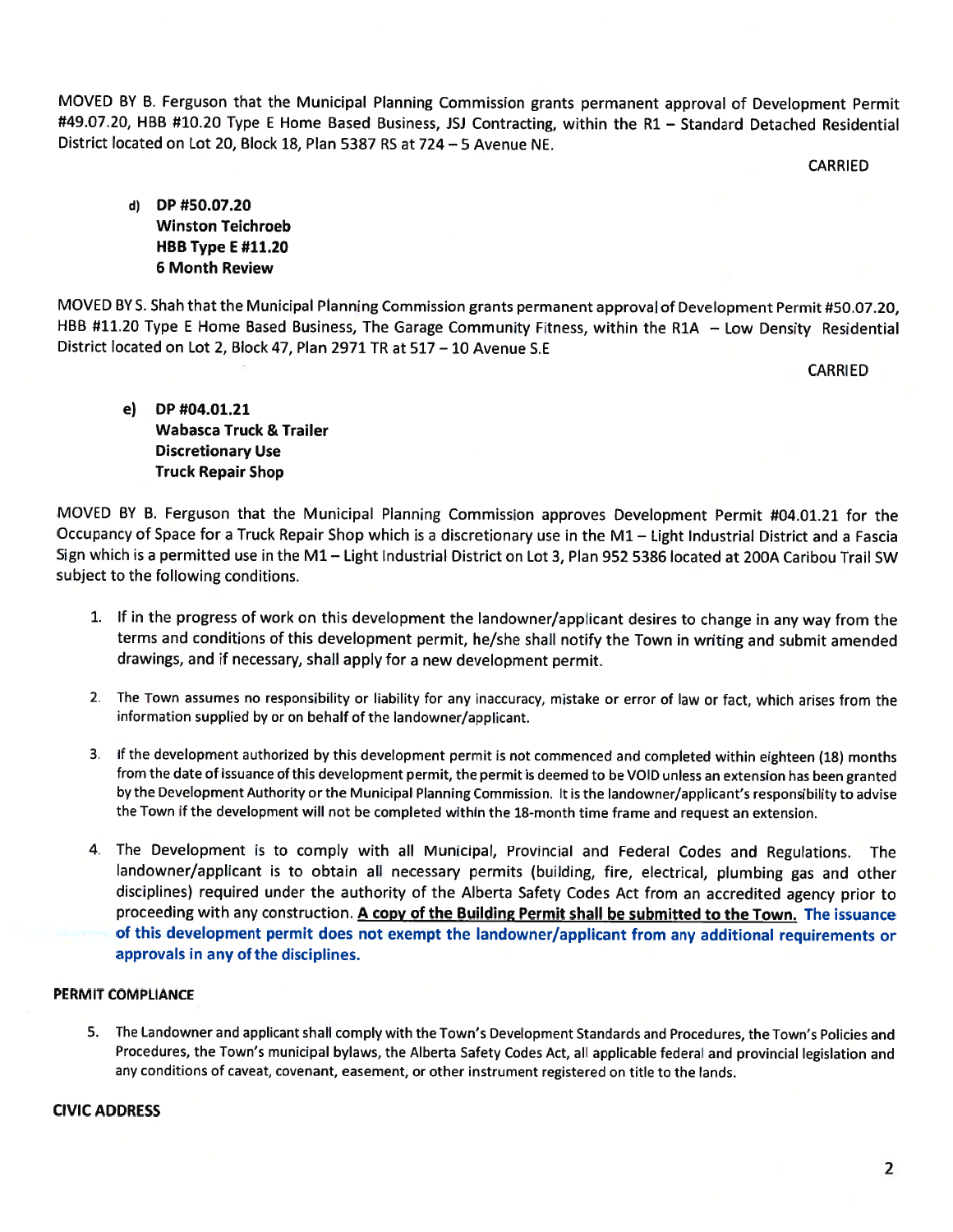- 6. The civic address for this property has been assigned by the Town of Slave Lake in accordance with the Street Numbering Bylaw. The civic address shall be posted on <sup>a</sup> stake at the front of the property and shall remain in <sup>p</sup>lace until the civic address has been permanently posted on the exterior of the building. The civic address shall be posted in <sup>a</sup> location that is easily visible from the street.
- 7. The Civic Addresses for the Truck Repair Shop shall be as follows:

#### 200A Caribou Trail NW

8. The owner of the property shall maintain the Address Number in good condition and shall not allow the visibility of the address to be obscured.

#### PUBLIC LANDS

- 9. The landowner/applicant is responsible for ensuring that all improvements on the lot, such as building, driveway, etc., do not interfere with fire hydrants, storm drains, light standards, or utility easements, etc., and landowner/applicant will be held responsible for damage he or his contractors may cause.
- 10. Prior to construction proceeding, any existing damage to sidewalks, roads or public utility services is to be reported to the Town or the landowner/applicant will be held responsible for damage.
- 11. Any existing public landscaped areas that are damaged during construction are to be repaired to their original condition by the landowner/applicant.

#### SIGNS

- 12. All signs shall be developed in accordance with Part 9 of the Land Use Bylaw #22-2007.
- 13. Signs or advertising structures shall not be erected on or affixed to <sup>a</sup> fence, pole, tree or any object in <sup>a</sup> public street or private or public place in any district.
- 14. Signs shall not be erected so as to obstruct free and clear vision or vehicular traffic or at any location where it may interfere with, or be confused with, any authorized traffic sign, signal or device.
- 15. All Signs must contain "Point-of-Sale" Advertising only and must not contain "Third Party" Advertising.

"POINT OF SALE ADVERTISING" means advertising that relates to the name of the occupier of the firm, the nature of the business conducted and/or the goods produced, and/or the main products and services sold or obtainable at the premises on which the advertising is displayed. This definition includes Community Signs.

"THIRD PARTY ADVERTISING SIGN" means <sup>a</sup> sign that contains copy directing attention to <sup>a</sup> business, commodity, service or entertainment that is conducted, sold or offered elsewhere than on the site where the sign is located.

- 16. The subject sign(s) must be maintained to the satisfaction of the Development Authority. Should the sign(s) become unsightly or fall into <sup>a</sup> state of disrepair, notice will be served by the Development Authority requiring repair or removal.
- 17. The Fascia sign shall be erected so that it does not project more than 0.5 <sup>m</sup> (1.6 ft.) above the top of the vertical face of the wall to which it is attached.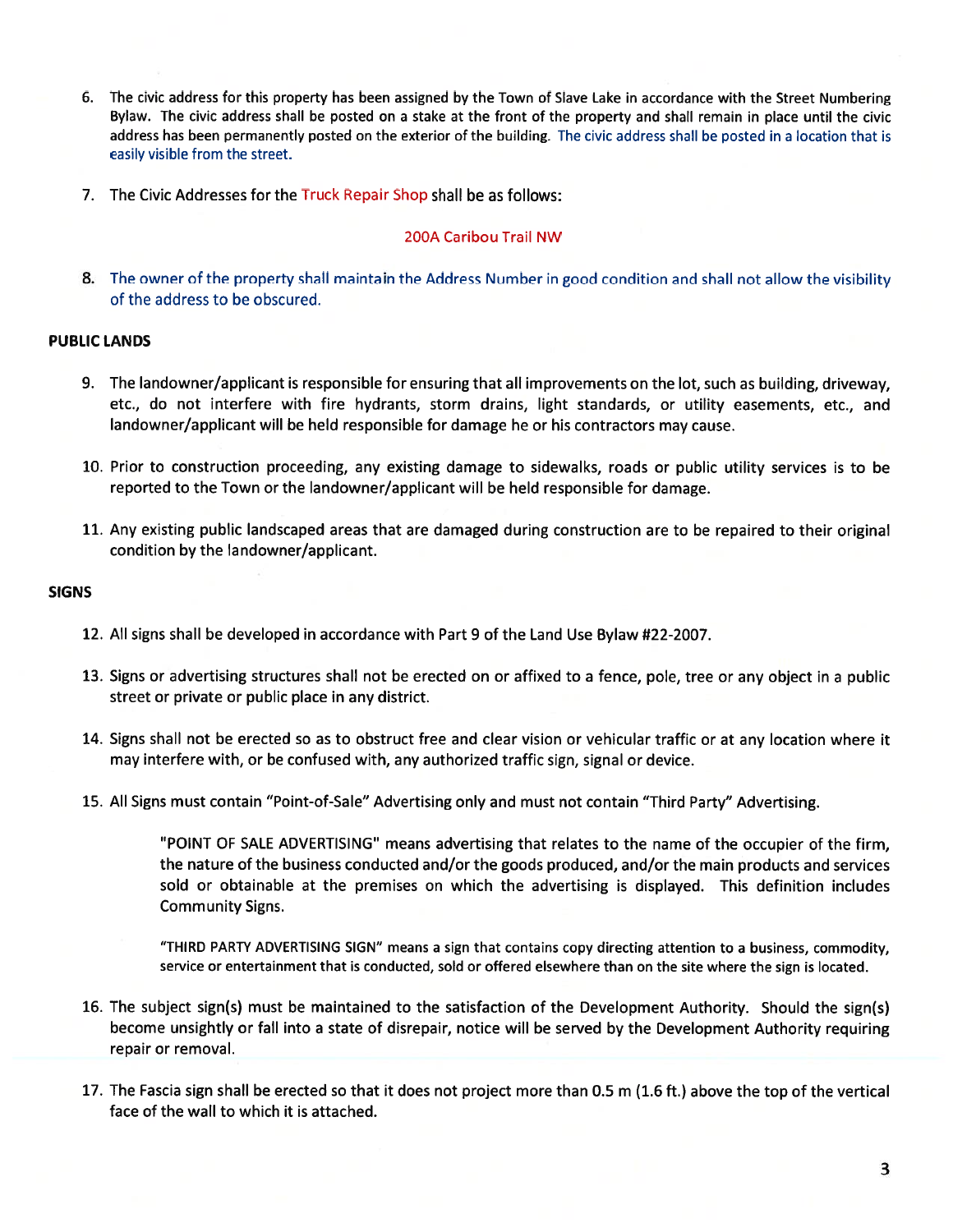18. The Fascia sign shall not exceed in area the equivalent of 25% of the superficial area of the wall comprising the business frontage.

#### GENERAL CONDITIONS

- 19. The landowner/applicant and any other contractors working on this development are to be properly licensed by the Town and/or the Province.
- 20. The landowner/applicant shall ensure that the construction site remains in <sup>a</sup> tidy and orderly condition and that construction debris and materials are contained within the boundaries of the parcel and not permitted to scatter to neighbouring parcels.

#### ADDITIONAL NOTES: (not conditions of the Development Permit)

- If you require <sup>a</sup> time extension in order to complete your development, please contact the Planning Department at 780-849-8004.
- Please remember to CALL BEFORE YOU DIG by contacting Alberta 1<sup>st</sup> Call at 1-800-242-3447 or CLICK BEFORE YOU DIG at <u>http://albertaonecall.com</u>
- • Any additional signs must be approved under <sup>a</sup> separate development permit. However, signs displayed within buildings, on door plates, door boards or kick plates, and sandwich board signs do not require <sup>a</sup> development permit but must comply with the regulations of the current and prevailing Land Use Bylaw.
- • Should the applicant/landowner move the business to another location, <sup>a</sup> new Development Permit Application must be submitted and approved prior to occupancy and opening of the business at the new location.
- Any new tenants of this building are required to apply for an Occupying Space Development Permit prior to occupying the space. Any existing tenants who wish to add <sup>a</sup> service or increase the intensity of an existing use or service are required to apply for <sup>a</sup> Change in Use Development Permit prior to adding the service or use. Contacting the Planning Department early can avoid costly complications and delays.

CARRIED

f) DP #05.01.2 1 Canadian Tire Discretionary Use Temporary Sea Cans

MOVED BY S. Torresan-Chykerda that the Municipal Planning Commission approves Development Permit #05.01.21 for the placement of two (2) Sea Cans – Temporary Use to facilitate renovations and upgrades to the retail store which is a discretionary use in the C3 — Highway Commercial District on Lot 8, Block 4, Plan 052 2448 located at #101, 1500 Main Street SW subject to the following conditions.

- 1. The temporary placement of the Sea Cans is approved until May 30, 2021. The applicant must have the Sea Cans removed seven (7) days after the May  $30<sup>th</sup>$ , 2021 deadline has passed
- 2. If in the progress of work on this development the landowner/applicant desires to change in any way from the terms and conditions of this development permit, he/she shall notify the Town in writing and submit amended drawings, and if necessary, shall apply for <sup>a</sup> new development permit.
- 3. The Town assumes no responsibility or liability for any inaccuracy, mistake or error of law or fact, which arises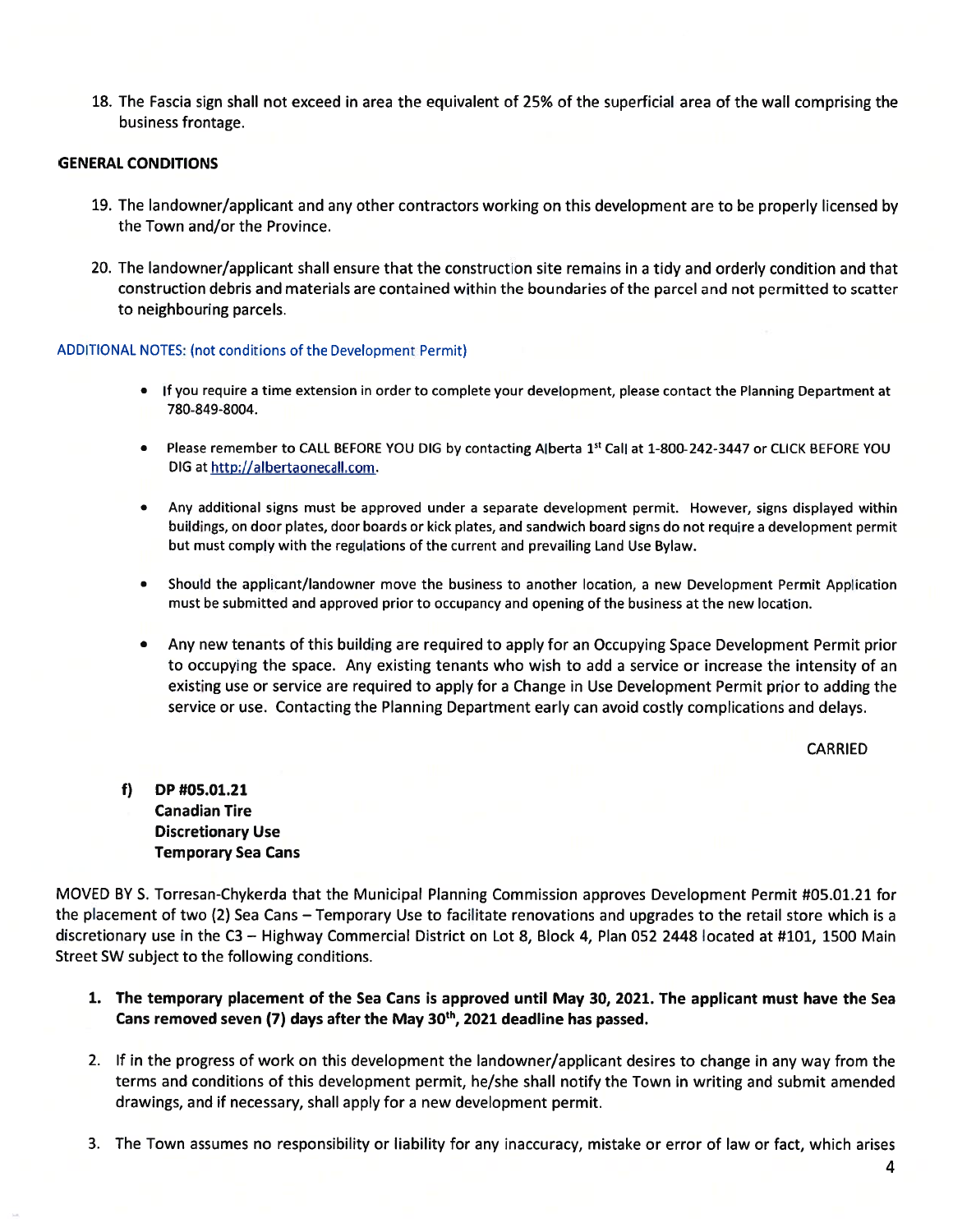from the information supplied by or on behalf of the landowner/applicant.

- 4. If the development authorized by this development permit is not commenced and completed within eighteen (18) months from the date of issuance of this development permit, the permit is deemed to be VOID unless an extension has been granted by the Development Authority or the Municipal Planning Commission. It is the landowner/applicant's responsibility to advise the Town if the development will not be completed within the 18 month time frame and reques<sup>t</sup> an extension.
- 5. The Development is to comply with all Municipal, Provincial and Federal Codes and Regulations. The landowner/applicant is to obtain all necessary permits (building, fire, electrical, <sup>p</sup>lumbing gas and other disciplines) required under the authority of the Alberta Safety Codes Act from an accredited agency prior to proceeding with any construction. A copy of the Building Permit shall be submitted to the Town. The issuance of this development permit does not exemp<sup>t</sup> the landowner/applicant from any additional requirements or approvals in any of the disciplines.

# GENERAL CONDITIONS

- 6. The landowner/applicant and any other contractors working on this development are to be properly licensed by the Town and/or the Province.
- 7. The landowner/applicant shall ensure that the construction site remains in <sup>a</sup> tidy and orderly condition and that construction debris and materials are contained within the boundaries of the parcel and not permitted to scatter to neighbouring parcels.

ADDITIONAL NOTES: (not conditions of the Development Permit)

- If you require <sup>a</sup> time extension in order to complete your development, please contact the Planning Department at 780-849-8004.
- Please remember to CALL BEFORE YOU DIG by contacting Alberta 1st Call at 1-800-242-3447 or CLICK BEFORE YOU DIG at http://albertaonecall.com.
- Should the applicant/landowner move the business to another location, <sup>a</sup> new Development Permit Application must be submitted and approved prior to occupancy and opening of the business at the new location.

CARRIED

g) DP #07.01.21 Kathryn Richards Discretionary Use **HBB Type E #01.21** 

MOVED BY S. Torresan-Chykerda that the Municipal Planning Commission The Municipal Planning Commission approves Development Permit #07.01.21 (HBB #01.21) to permit the development of <sup>a</sup> Type "E" Home Based Business, Cadillac Bowen Therapy (i.e. Bowen Therapy) within the R3A — High Density Apartment District on Lot 1, Block 42, Plan 122 0499 at #309, 600 — <sup>6</sup> Street SE, subject to the following conditions.

1. If in the progress of work on this development the landowner/applicant desires to change in any way from the terms and conditions of this development permit, he/she shall notify the Town in writing and if necessary, shall apply for <sup>a</sup> new development permit.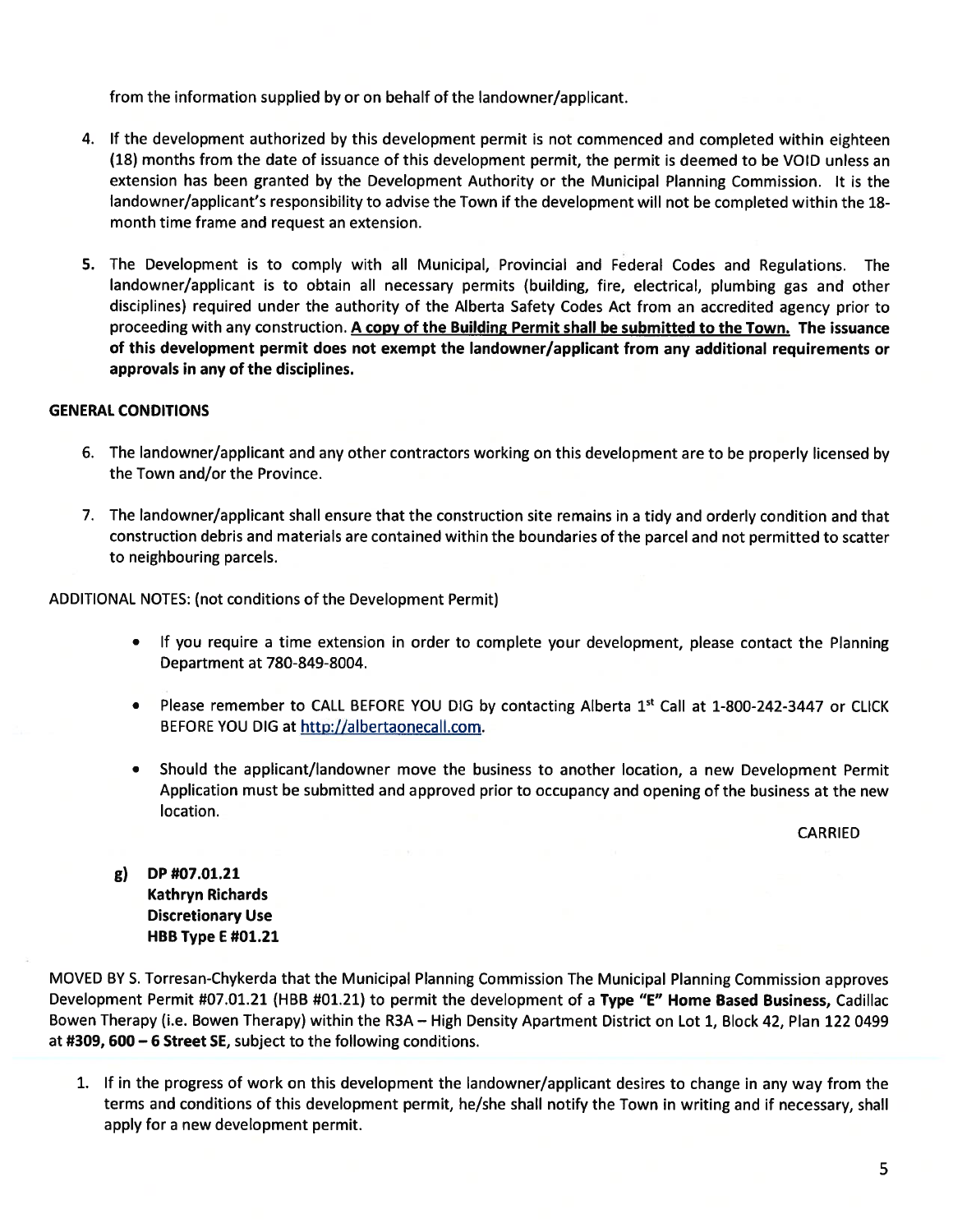- 2. The Town assumes no responsibility or liability for any inaccuracy, mistake or error of law or fact, which arises from the information supplied by or on behalf of the landowner/applicant.
- 3. If the development authorized by this development permit is not within eighteen (18) months from the date of issuance of this development permit, the permit is deemed to be VOID unless an extension has been granted by the Development Authority or the Municipal Planning Commission.
- 4. The Development is to comply with all Municipal, Provincial and Federal Codes and Regulations. The landowner/applicant is to obtain all necessary permits (building, fire, electrical, plumbing gas and other disciplines) required under the authority of the Alberta Safety Codes Act from an accredited agency prior to proceeding with any construction. A copy of the Building Permit shall be submitted to the Town. The issuance of this development permit does <u>not</u> exempt the landowner/applicant from any additional requirements or approvals in any of the disciplines.

# PERMIT COMPLIANCE

5. The Landowner shall comply with the Town's Development Standards and Procedures, the Town's Policies and Procedures, the Town's municipal bylaws, the Alberta Safety Codes Act, all applicable federal and provincial legislation and any conditions of caveat, covenant, easement, or other instrument registered on title to the lands.

#### PARKING

6. Only one business vehicle shall be parked on-street or off-street as <sup>a</sup> result of the home-based business.

#### GENERAL

- 7. The business may be operated in the home and may be extended to an accessory residential building providec that the minimum on-site parking requirements are met. The number of non-resident employees working on-site shall not exceed two at any given time.
- 8. A home-based business shall be operated as <sup>a</sup> secondary use only to the residential use.
- 9. There should be no outside storage of materials, commodities or finished products associated with the business.
- 10. The area of the main building used for <sup>a</sup> home-based business shall not exceed 25%.
- 11, The area of an accessory building used for <sup>a</sup> Type "E" home-based business may be 100%, provided that the minimum off-street parking requirements are met.
- 12. The display or placement of signage on the premises of the home-based business will be evaluated on their merits by the Development Authority, provided that:
	- (i) the sign shall not be illuminated;
	- (ii) the sign shall be placed in <sup>a</sup> window or attached to the exterior of the residence on the street side of the residence, or at the discretion of the Municipal Planning Commission; and
	- (iii) the maximum area of the sign shall not exceed 1000 cm<sup>2</sup> (155 in<sup>2</sup>).
- 13. The sign for the home-based business shall be developed in accordance with Part 9 of the Land Use Bylaw #22- 2007.
- 14. A home-based business shall not create <sup>a</sup> nuisance factor which may be apparen<sup>t</sup> outside an enclosed building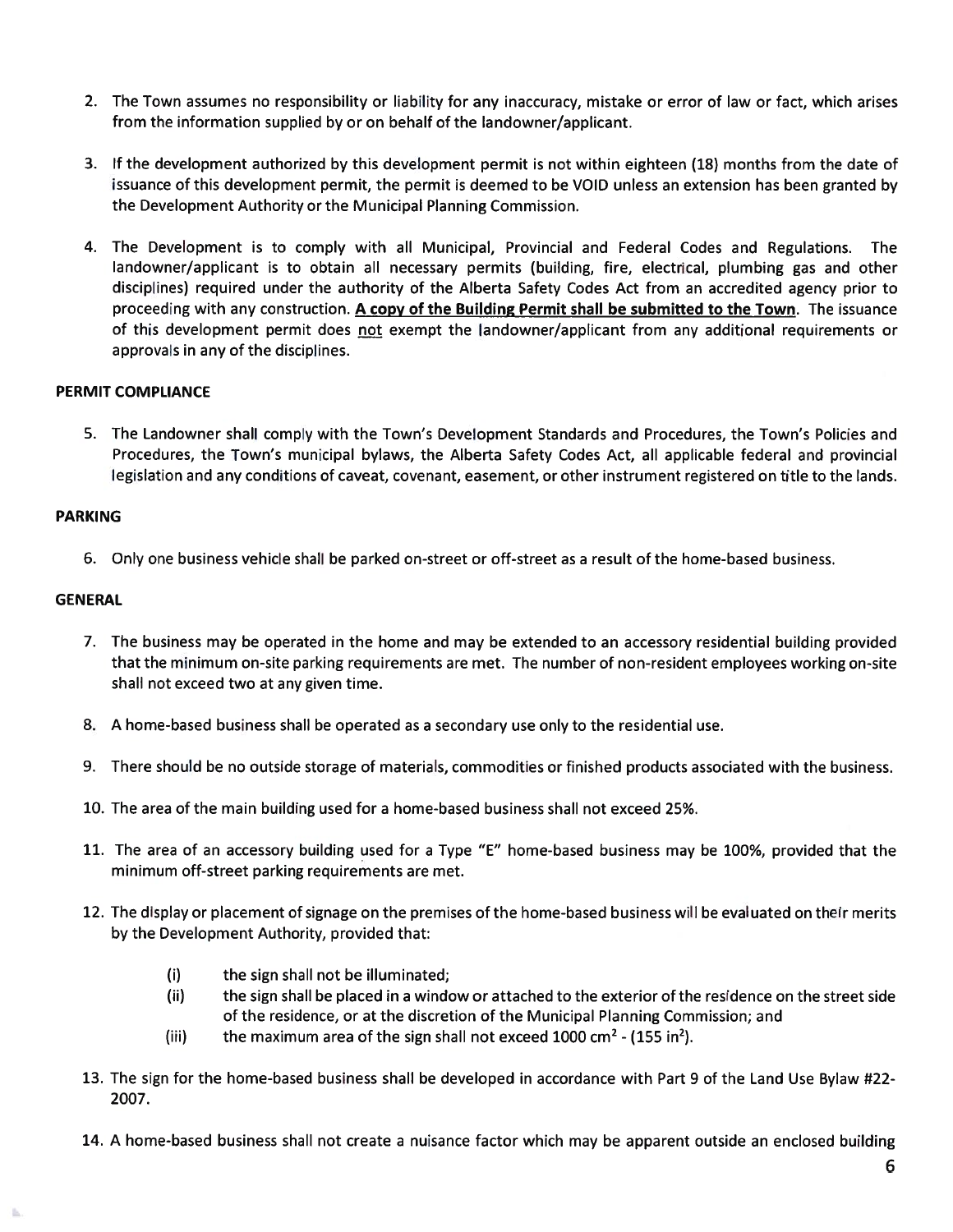and shall not create any objectionable or dangerous conditions on the parcel or adjacent parcels in terms of noise, vibration, smoke, dust, odour, heat, noxious gas, glare, electrical radio and television disturbance.

- 15. A home-based business shall not generate customer traffic greater than one visitor at <sup>a</sup> time. A visitor includes clients, client groups and sale people other than the resident, even if the client visits are for pickups and deliveries. (Client groups do not include <sup>a</sup> group of individuals for class instruction).
- 16. This development shall comply with or adhere to the quiet hours as set out in the Community Standards Bylaw #37-2007, Section 8(1) Quiet time within the Town of Slave Lake shall be between the hours of 10:00 pm and 0:700 am on weekdays and between the hours of 10:00 pm and 09:00 am on weekends and holidays.
- 17. Delivery of goods to the residence as <sup>a</sup> direct result of the home-based business by tandem trucks or semi-trailer units will not be permitted.
- 18. All Type "E" home-based business shall be subject to review by the Municipal Planning Commission following six (6) months from the date of issuance of the development permit.
- 19. All home-based business permits may be revoked by the Development Authority if the operation of the business is deemed to be violation of the Land Use Bylaw #22-2007.
- 20. The applicant is to be properly licensed by the Town in accordance with the Business License By-Law #19-2018.

# ADDITIONAL NOTES: (not conditions of the Development Permit)

This development permit approves the Home-based Business located #309, 600 — 6 Street SE. Should the applicant/landowner move to another location; <sup>a</sup> new Home-based Business application must be submitted and approved prior to operating the business at the new location.

CARRIED

h) DP #08.01.21 Marsha Gauthier Discretionary Use HBB Type E #02.21

MOVED BY S. Shah that the Municipal Planning Commission approves Development Permit #08.01.21 (HBB #02.21) to permit the development of <sup>a</sup> Type "E" Home-based Business, C.M. Creations (i.e. sewing business) within the R2 — Medium Density Residential District on Lot 11B, Block 4, Plan 962 0026 at <sup>1104</sup> — <sup>8</sup> Street SW, subject to the following conditions.

- 1. If in the progress of work on this development the landowner/applicant desires to change in any way from the terms and conditions of this development permit, he/she shall notify the Town in writing and if necessary, shall apply for <sup>a</sup> new development permit.
- 2. The Town assumes no responsibility or liability for any inaccuracy, mistake or error of law or fact, which arises from the information supplied by or on behalf of the landowner/applicant.
- 3. If the development authorized by this development permit is not within eighteen (18) months from the date of issuance of this development permit, the permit is deemed to be VOID unless an extension has been granted by the Development Authority or the Municipal Planning Commission.
- 4. The Development is to comply with all Municipal, Provincial and Federal Codes and Regulations. The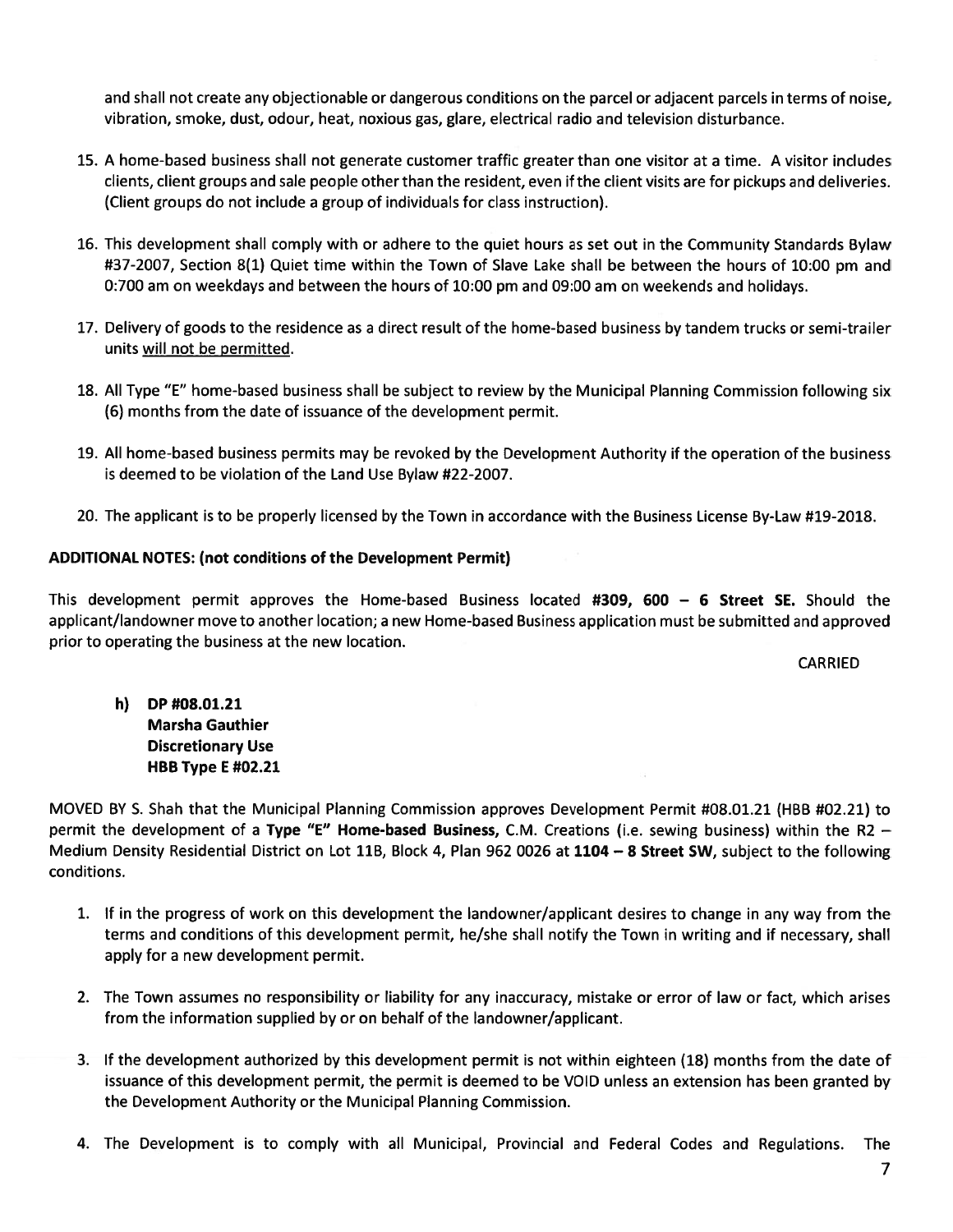landowner/applicant is to obtain all necessary permits (building, fire, electrical, <sup>p</sup>lumbing gas and other disciplines) required under the authority of the Alberta Safety Codes Act from an accredited agency prior to proceeding with any construction. A copy of the Building Permit shall be submitted to the Town. The issuance of this development permit does not exempt the landowner/applicant from any additional requirements or approvals in any of the disciplines.

#### PERMIT COMPLIANCE

5. The Landowner shall comply with the Town's Development Standards and Procedures, the Town's Policies and Procedures, the Town's municipal bylaws, the Alberta Safety Codes Act, all applicable federal and provincial legislation and any conditions of caveat, covenant, easement, or other instrument registered on title to the lands.

# PARKING

6. Only one business vehicle shall be parked on-street or off-street as <sup>a</sup> result of the home-based business.

#### **GENERAL**

- 7. The business may be operated in the home and may be extended to an accessory residential building provided that the minimum on-site parking requirements are met. The number of non-resident employees working on-site shall not exceed two at any given time.
- 8. A home-based business shall be operated as <sup>a</sup> secondary use only to the residential use.
- 9. There should be no outside storage of materials, commodities or finished products associated with the business.
- 10. The area of the main building used for <sup>a</sup> home-based business shall not exceed 25%.
- 11. The area of an accessory building used for <sup>a</sup> Type "E" home-based business may be 100%, provided that the minimum off-street parking requirements are met.
- 12. The display or <sup>p</sup>lacement of signage on the premises of the home-based business will be evaluated on their merits by the Development Authority, provided that:
	- (iii) the sign shall not be illuminated;
	- (iv) the sign shall be placed in <sup>a</sup> window or attached to the exterior of the residence on the street side of the residence, or at the discretion of the Municipal Planning Commission; and
	- (iii) the maximum area of the sign shall not exceed 1000 cm<sup>2</sup> (155 in<sup>2</sup>).
- 13. The sign for the home-based business shall be developed in accordance with Part <sup>9</sup> of the Land Use Bylaw #22- 2007.
- 14. A home-based business shall not create a nuisance factor which may be apparen<sup>t</sup> outside an enclosed building and shall not create any objectionable or dangerous conditions on the parcel or adjacent parcels in terms of noise vibration, smoke, dust, odour, heat, noxious gas, <sup>g</sup>lare, electrical radio and television disturbance.
- 15. A home-based business shall not generate customer traffic greater than one visitor at <sup>a</sup> time. A visitor includes clients, client groups and sale people other than the resident, even if the client visits are for <sup>p</sup>ickups and deliveries. (Client groups do not include <sup>a</sup> group of individuals for class instruction).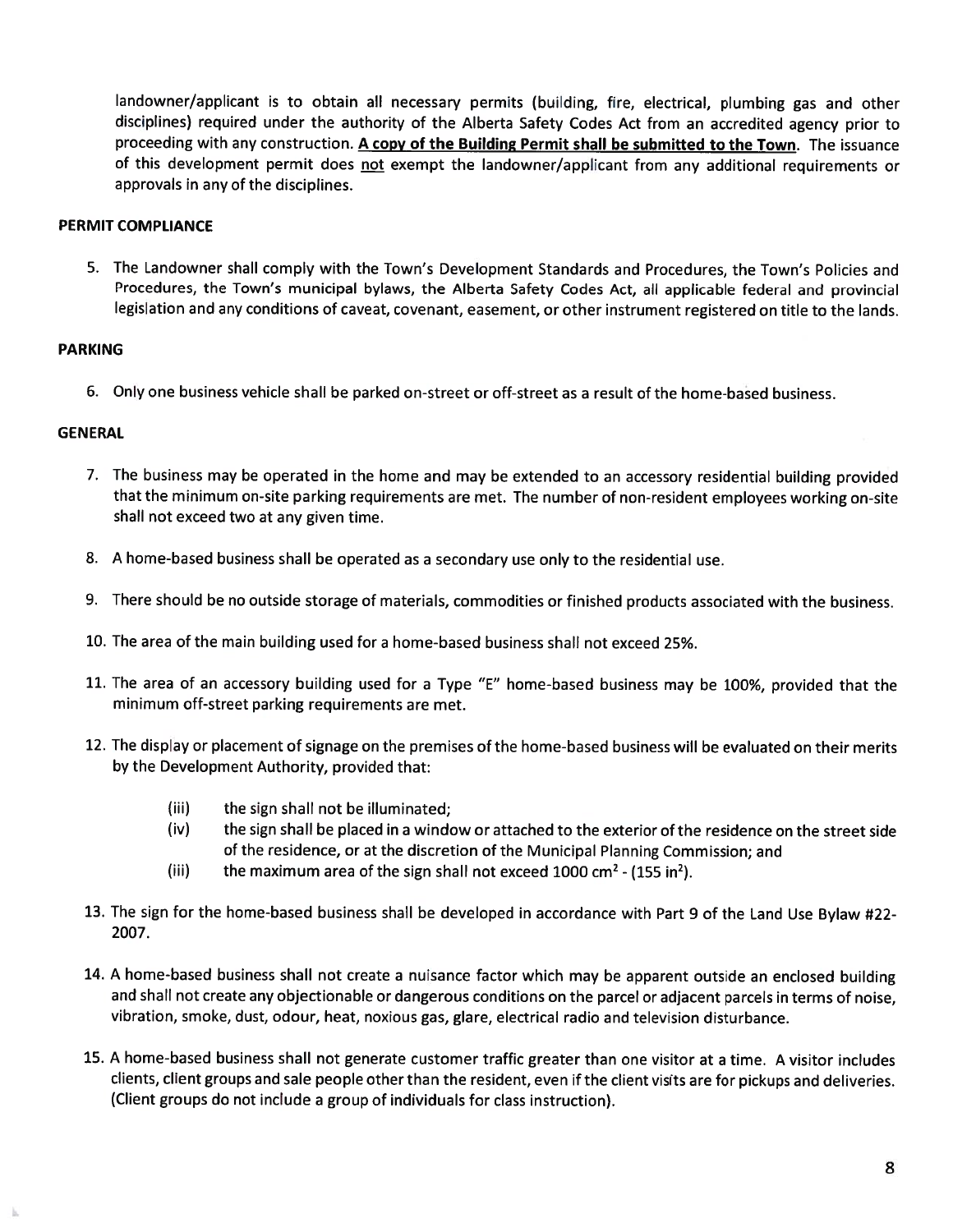- 16. This development shall comply with or adhere to the quiet hours as set out in the Community Standards Bylaw #37-2007, Section 8(1) Quiet time within the Town of Slave Lake shall be between the hours of 10:00 pm and 0:700 am on weekdays and between the hours of 10:00 pm and 09:00 am on weekends and holidays.
- 17. Delivery of goods to the residence as <sup>a</sup> direct result of the home-based business by tandem trucks or semi-trailer units will not be permitted.
- 18. All Type "E" home-based business shall be subject to review by the Municipal Planning Commission following six (6) months from the date of issuance of the development permit.
- 19. All home-based business permits may be revoked by the Development Authority if the operation of the business is deemed to be violation of the Land Use Bylaw #22-2007.
- 20. The applicant is to be properly licensed by the Town in accordance with the Business License By-Law #19-2018.

# ADDITIONAL NOTES: (not conditions of the Development Permit)

This development permit approves the Home-based Business located 1104—8 Street SW. Should the applicant/landowner move to another location; <sup>a</sup> new Home-based Business application must be submitted and approved prior to operating the business at the new location.

CARRIED

- i) DP #09.01.21 Carwald Redi-Mix Discretionary Use Asphalt Plant
- Decision deferred until next meeting. The MPC requested more information.

# 5. Land Use Bylaw/Statutory Plan Amendments

6. Proposed Subdivisions

# 7. Other Business

a) J. Lund asked if there was <sup>a</sup> map indicating all of the approved home-based business. We do not have one but will look into having one produced.

# 8. MPC Development Concerns

9. Meeting Review

Next meeting is scheduled for March 1, 2021 at 5:00 pm in Council Chambers.

Adjournment: Meeting adjourned at 5:40 pm